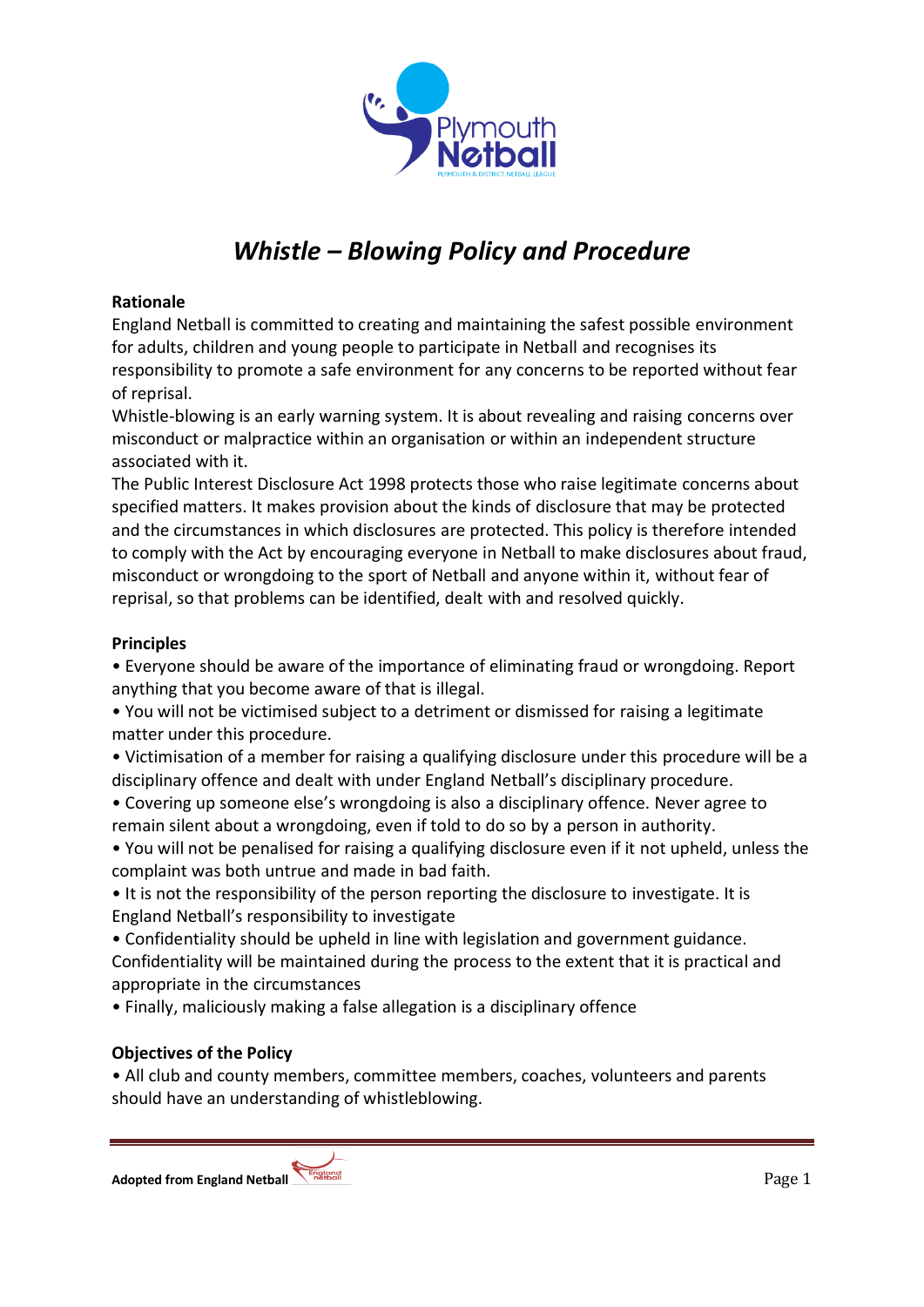

• All club and county members, committee members, coaches and volunteers should know where to access the England Netball, club or county policy for whistle-blowing and follow it when anything is reported.

• All players and parents should know what England Netball, club or county policy is on whistle-blowing, and what they should do if legitimate concerns arise.

• Individuals should be assured that they will be supported when concerns are reported.

## **Qualifying Disclosures**

England Netball would expect any members or participant to report any of the following:

- a criminal offence (including fraud)
- a failure to comply with a legal obligation
- a miscarriage of justice
- the endangering of an individual's health and safety
- damage to the environment
- deliberate concealment of information relating to any of the above.

Where the nature of the disclosure is not included in the above list, it should be made by way of the organisation's Grievance Procedure and/or Safeguarding and Protecting Young people in Netball Procedures and not under the Whistle-Blowing Procedure.

Your belief must be reasonable, but it need not be correct. It might be discovered subsequently that you were in fact incorrect, but you must be able to show that you held the belief in good faith and that it was a reasonable one to hold in the circumstances at the time.

## **Disclosure Procedure**

- 1. If you wish to make a qualifying disclosure, you should in the first instance report the situation to an appropriate manager.
- 2. Such disclosures should be made promptly so that investigation may proceed and any action taken quickly.
- 3. All qualifying disclosures will be taken seriously. The disclosure will be promptly investigated and as part of the investigatory process, you will be interviewed and asked to provide a written witness statement setting out the nature and details of your qualifying disclosure and the basis for it. Confidentiality will be maintained during the process to the

extent that it is practical and appropriate in the circumstances. In order to investigate a disclosure, England Netball must be able to determine the scope of the investigation and the individuals who should be informed about the disclosure. England Netball reserves the